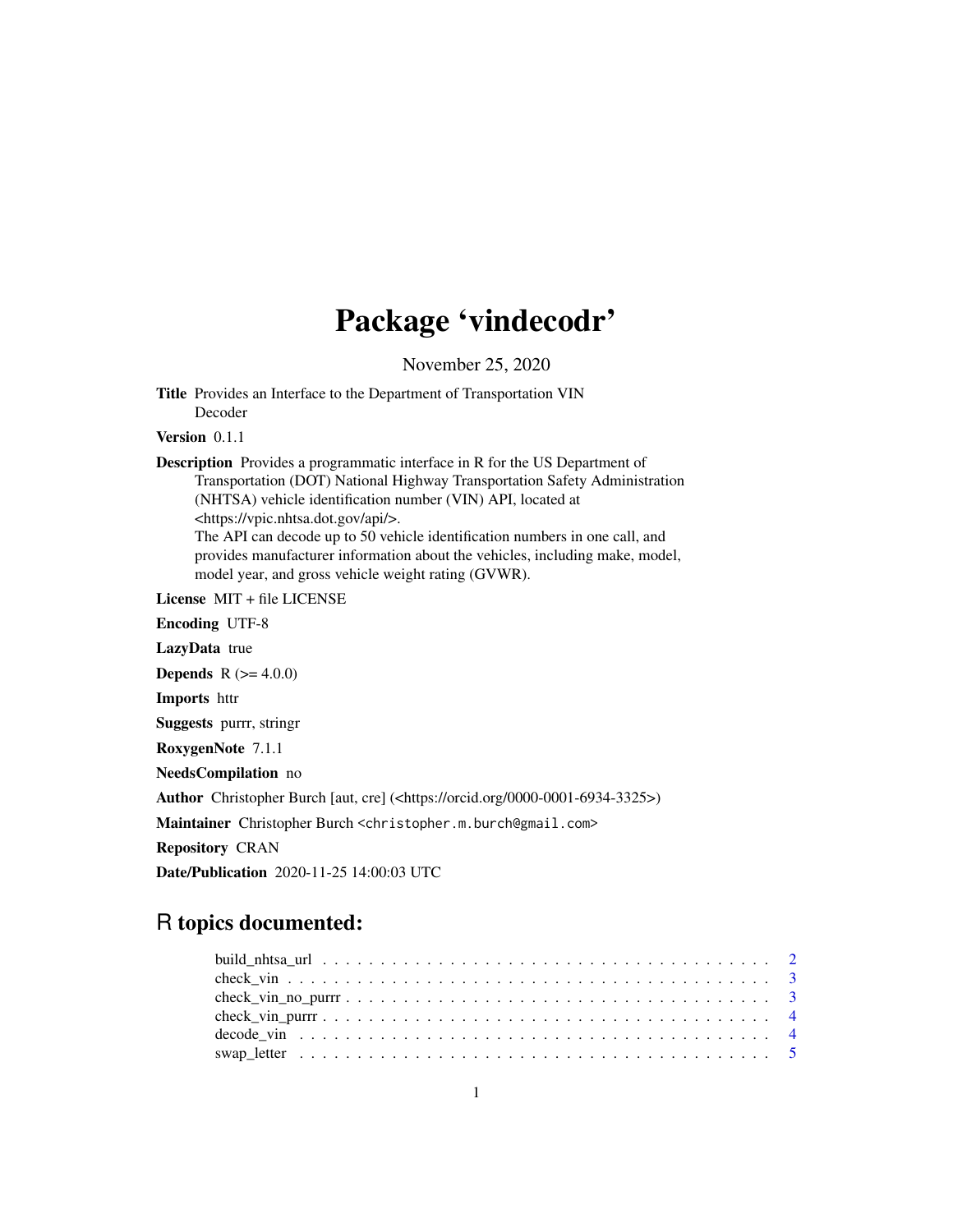<span id="page-1-0"></span>

|  | $\mathbf{R}$ |  |  |
|--|--------------|--|--|
|  |              |  |  |
|  |              |  |  |
|  |              |  |  |

build\_nhtsa\_url *Build a NHTSA URL*

#### Description

A family of functions to build URLs for the National Highway Transportation Safety Administration (NHTSA) vehicle identification number (VIN) decoder API.

The build\_nhtsa\_url() function returns a closure containing the appropriate endpoint and file format request to pass to the NHTSA VIN API.

- build\_vin\_url() takes a single VIN in a character string and returns an appropriatelyformatted url for a NHTSA API request via the /vehicles/DecodeVINValues/ endpoint.
- build\_vin\_batch\_url() takes up to 50 VINs in a character vector and returns appropriatelyformatted url for a NHTSA API request via the /vehicles/DecodeVINBatchValues/ endpoint.

#### Usage

```
build_nhtsa_url(endpoint, format = "json", ...)
```

```
build_vin_url(vin, ...)
```

```
build_vin_batch_url(vin, ...)
```
#### Arguments

| endpoint | a string containing the appropriate endpoint. Candidate endpoints can be found<br>at https://vpic.nhtsa.dot.gov/api/ |
|----------|----------------------------------------------------------------------------------------------------------------------|
| format   | the file format to return from the API, one of 'json', 'xml', or 'csv'. Defaults to<br>'ison'.                       |
| $\cdot$  | additional arguments to passed on to derived builder functions                                                       |
| vin      | a string containing the VIN to query.                                                                                |

#### Value

- build\_nhtsa\_url() returns a function which will in turn build a url which points to the specified endpoint on the NHTSA API
- build\_vin\_url() returns a url as a string, formatted to query the NHTSA DecodeVinValues endpoint and decode a single VIN.
- build\_vin\_batch\_url() returns a url as a string, formatted to query the NHTSA DecodeVinBatch Values endpoint and decode multiple VINs in one call.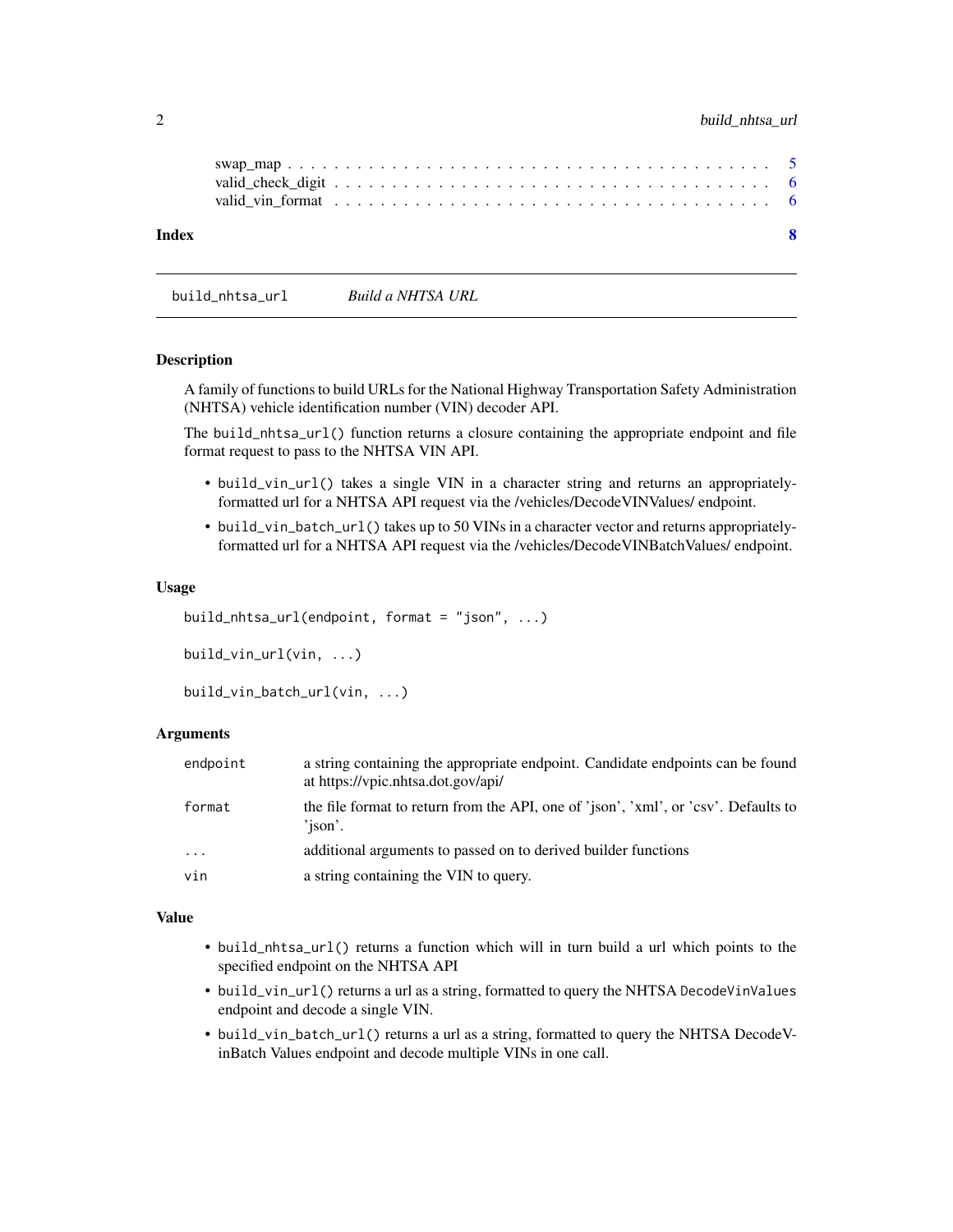#### <span id="page-2-0"></span>check\_vin 3

#### Examples

```
vin_url_xml <- build_nhtsa_url("/vehicles/DecodeVINValues/", format = "xml")
build_vin_url("3VWLL7AJ9BM053541")
build_vin_batch_url(c("3VWLL7AJ9BM053541", "JH4KA3140KC015221"))
```
check\_vin *Verify VIN Validity*

#### Description

Examines provided VINs for valid length, characters, and check digit.

#### Usage

check\_vin(vin, guess = FALSE)

#### Arguments

| vın   | A character vector of VINs to check. Wildcards (e.g. *) are NOT allowed. |
|-------|--------------------------------------------------------------------------|
| guess | Logical. Should values for illegal characters be guessed?                |

#### Value

A logical vector of same length as the input vector.

#### Examples

```
vins <- c("WDBEA30D3HA391172", "3VWLL7AJ9BM053541")
check_vin(vins)
```
check\_vin\_no\_purrr *Verify VIN Validity Without Purrr*

#### Description

Verify VIN Validity Without Purrr

#### Usage

```
check_vin_no_purrr(vin, guess = FALSE)
```
#### Arguments

| vın   | A character vector of VINs to check. Wildcards (e.g. *) are NOT allowed. |
|-------|--------------------------------------------------------------------------|
| guess | Logical. Should values for illegal characters be guessed?                |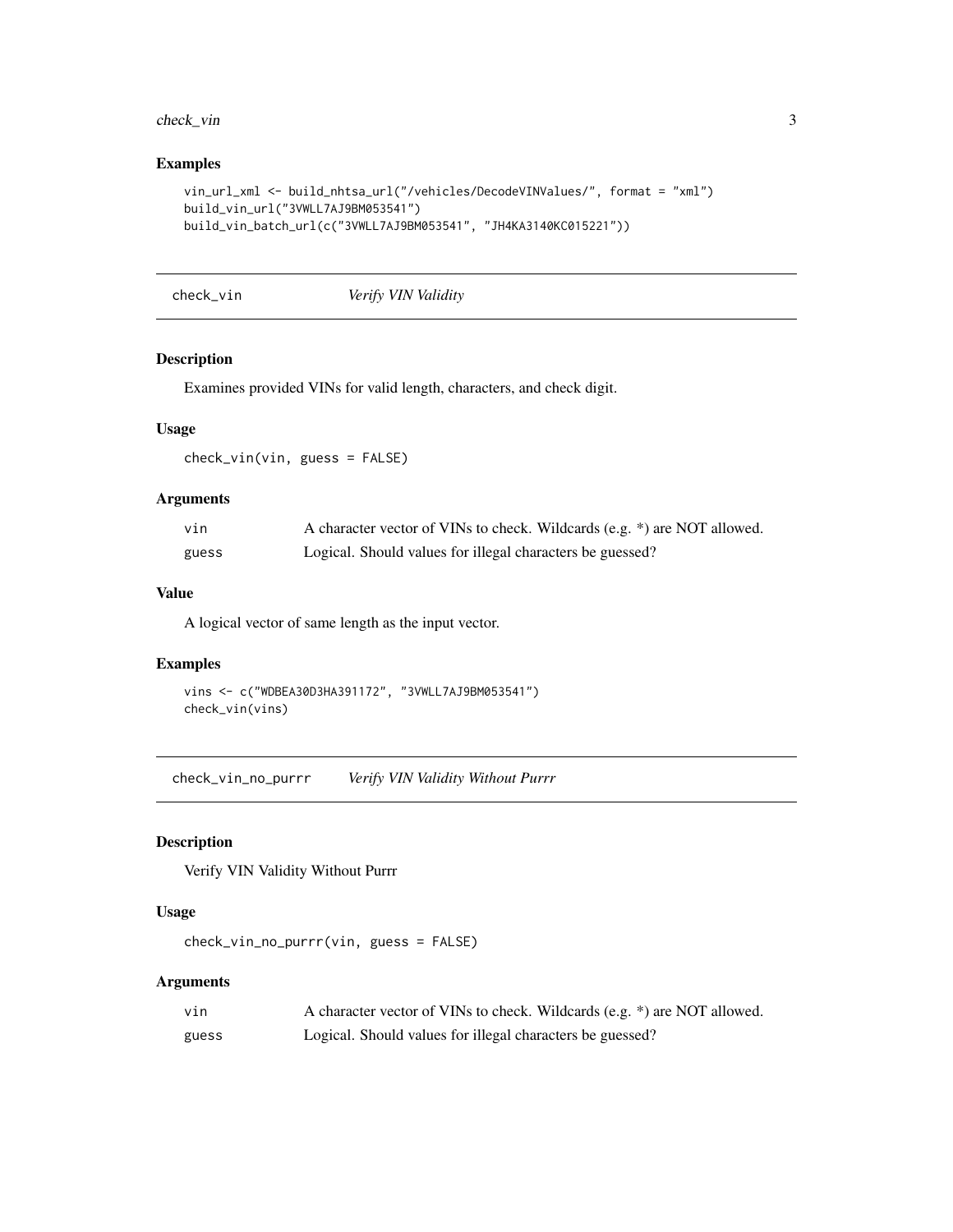<span id="page-3-0"></span>

#### Description

Verify VIN Validity Using Purrr

#### Usage

```
check_vin_purrr(vin, guess = FALSE)
```
#### Arguments

| vın   | A character vector of VINs to check. Wildcards (e.g. *) are NOT allowed. |
|-------|--------------------------------------------------------------------------|
| guess | Logical. Should values for illegal characters be guessed?                |

decode\_vin *Use the NHTSA API to Decode VINs*

#### Description

Use the NHTSA API to Decode VINs

#### Usage

```
decode_vin(vin, ...)
```
#### Arguments

| vin      | either a single vehicle identification number in a character string, or multiple |
|----------|----------------------------------------------------------------------------------|
|          | vehicle identification numbers in a character vector.                            |
| $\cdots$ | additional arguments passed to the url builder functions.                        |

#### Value

a data frame with the VIN, Make, Model, Model Year, Fuel Type, and Gross Vehicle Weight Rating (GVWR) for the specified VINs.

#### Examples

```
## Not run:
# Decode a single VIN:
decode_vin("JHLRD68404C018253")
# Decode multiple VINs:
decode_vin(c("JHLRD68404C018253", "JH4DA9450MS001229"))
## End(Not run)
```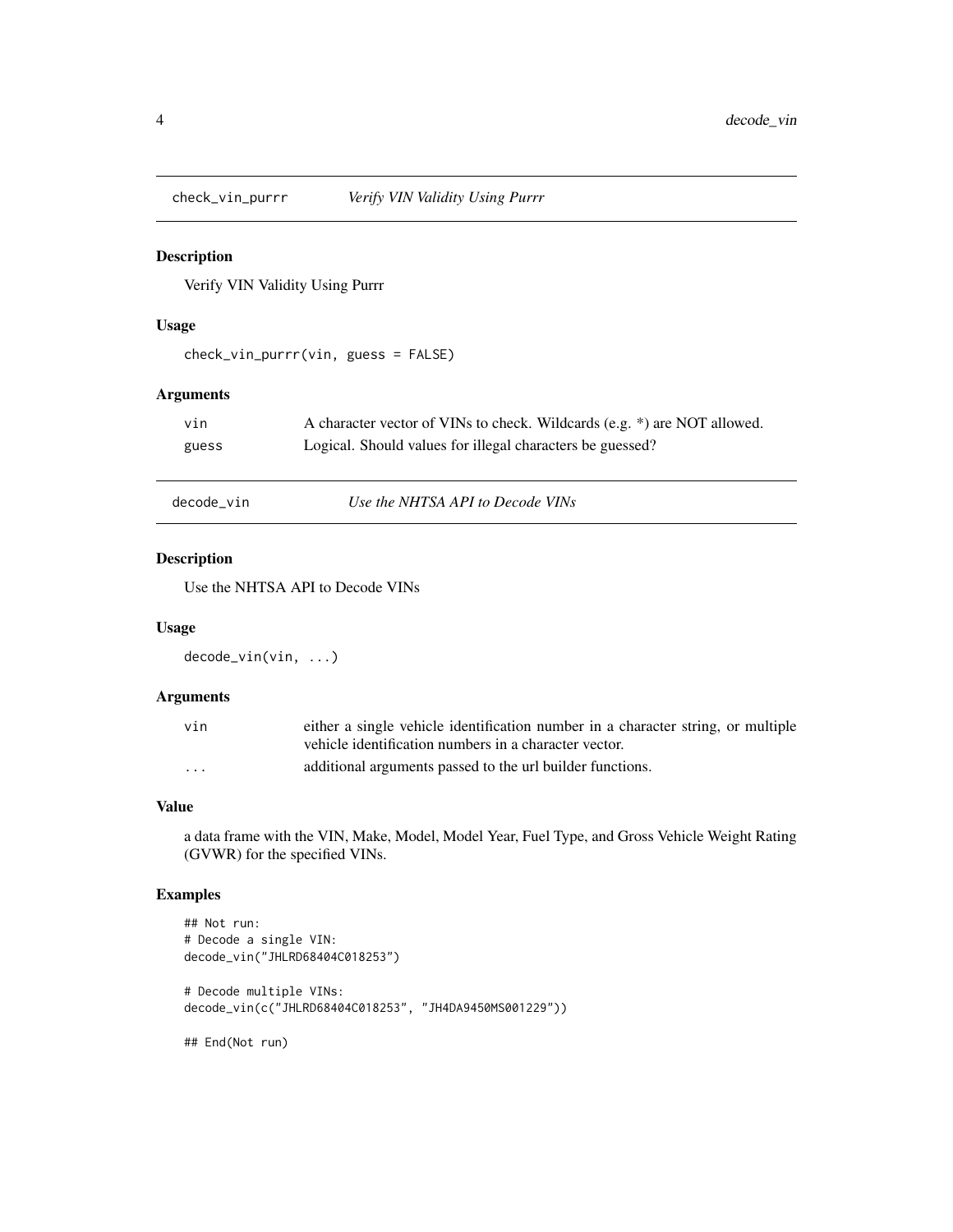<span id="page-4-0"></span>

#### Description

Replace a Letter in a Character Vector

#### Usage

```
swap_letter(.string, .target, .replacement)
```
#### Arguments

| .string      | character vector        |
|--------------|-------------------------|
| .target      | character to replace    |
| .replacement | character to substitute |

#### Value

the modified string

swap\_map *Replace Multiple Letters in a Character Vector*

#### Description

Replace Multiple Letters in a Character Vector

#### Usage

swap\_map(.string, .targets, .replacements)

#### Arguments

| .string       | character vector         |
|---------------|--------------------------|
| targets.      | characters to replace    |
| .replacements | characters to substitute |

#### Value

the modified string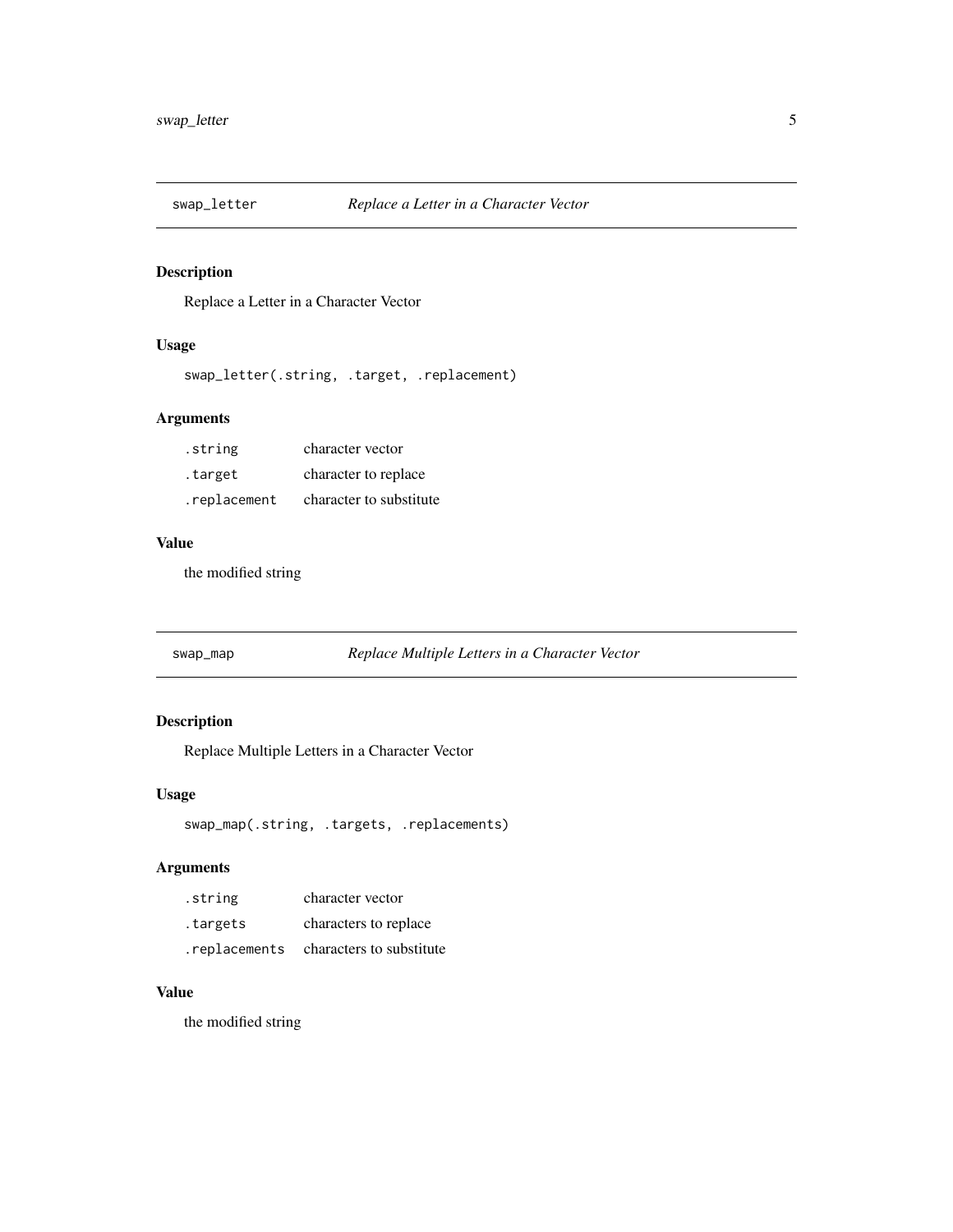<span id="page-5-0"></span>valid\_check\_digit *Check for Valid VIN Check Digit*

#### Description

Calculates the VIN check digit and compares it to VIN position 9. For US-based VINs, this determines if the VIN is valid. This may not apply to VINs from outside of the United States.

#### Usage

```
valid_check_digit(vin, value = FALSE, guess = FALSE)
```
#### Arguments

| vin   | character. The VIN to check. VINs must be compete, i.e. 17 digits with no<br>wildcards.                                                              |
|-------|------------------------------------------------------------------------------------------------------------------------------------------------------|
| value | logical. Should the calculated check digit be returned instead?                                                                                      |
| guess | logical. Should incorrect characters be replaced by the best guess at corrected<br>characters? $0 \rightarrow 0$ I $\rightarrow 1$ O $\rightarrow 0$ |

#### Value

If value is FALSE, a logical value is returned. If value is TRUE, a character is returned.

#### Examples

```
valid_check_digit("WDBEA30D3HA391172") # True
valid_check_digit("WDBEA30D3HA391172", value = TRUE)
valid_check_digit("WDBEA3QD3HA39I172", guess = TRUE)
```
valid\_vin\_format *Check VIN Length and Characters*

#### Description

Checks that VINs are 17 characters long and will optionally check that disallowed characters (I, O, Q) are not present.

#### Usage

```
valid_vin_format(vin, check_chars = FALSE)
```
#### Arguments

| vin         | A character. Should be a properly formatted Vehicle Identification Number. |
|-------------|----------------------------------------------------------------------------|
|             | Wildcards (e.g., $\cdot^*$ ) are acceptable.                               |
| check chars | Logical. Should an error be thrown if the VIN contains illegal characters? |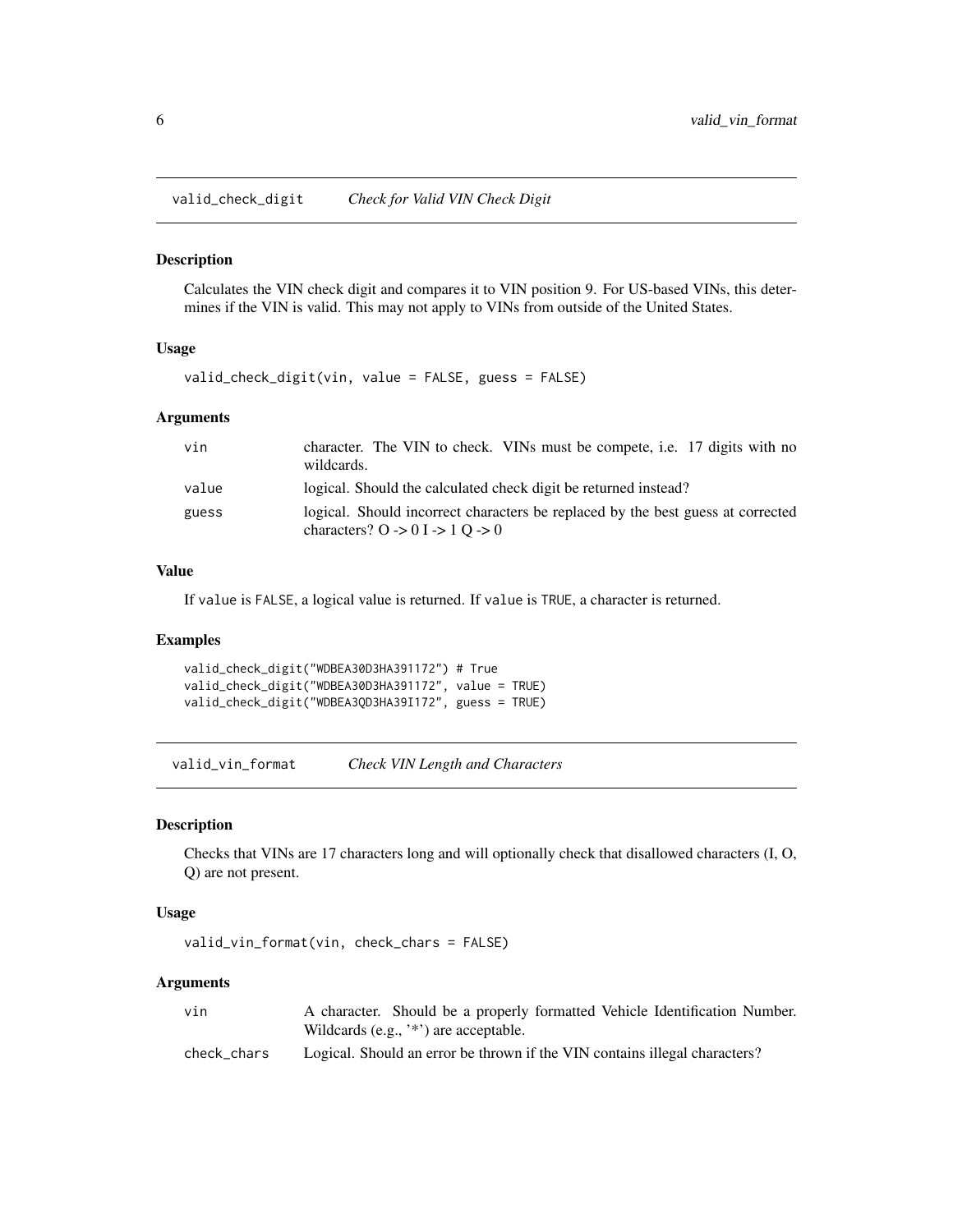valid\_vin\_format 7

#### Value

Logical.

#### Examples

# Random VIN valid\_vin\_format("3VWLL7AJ9BM053541") # With wild card valid\_vin\_format("3VWLL7AJ9BM\*53541")